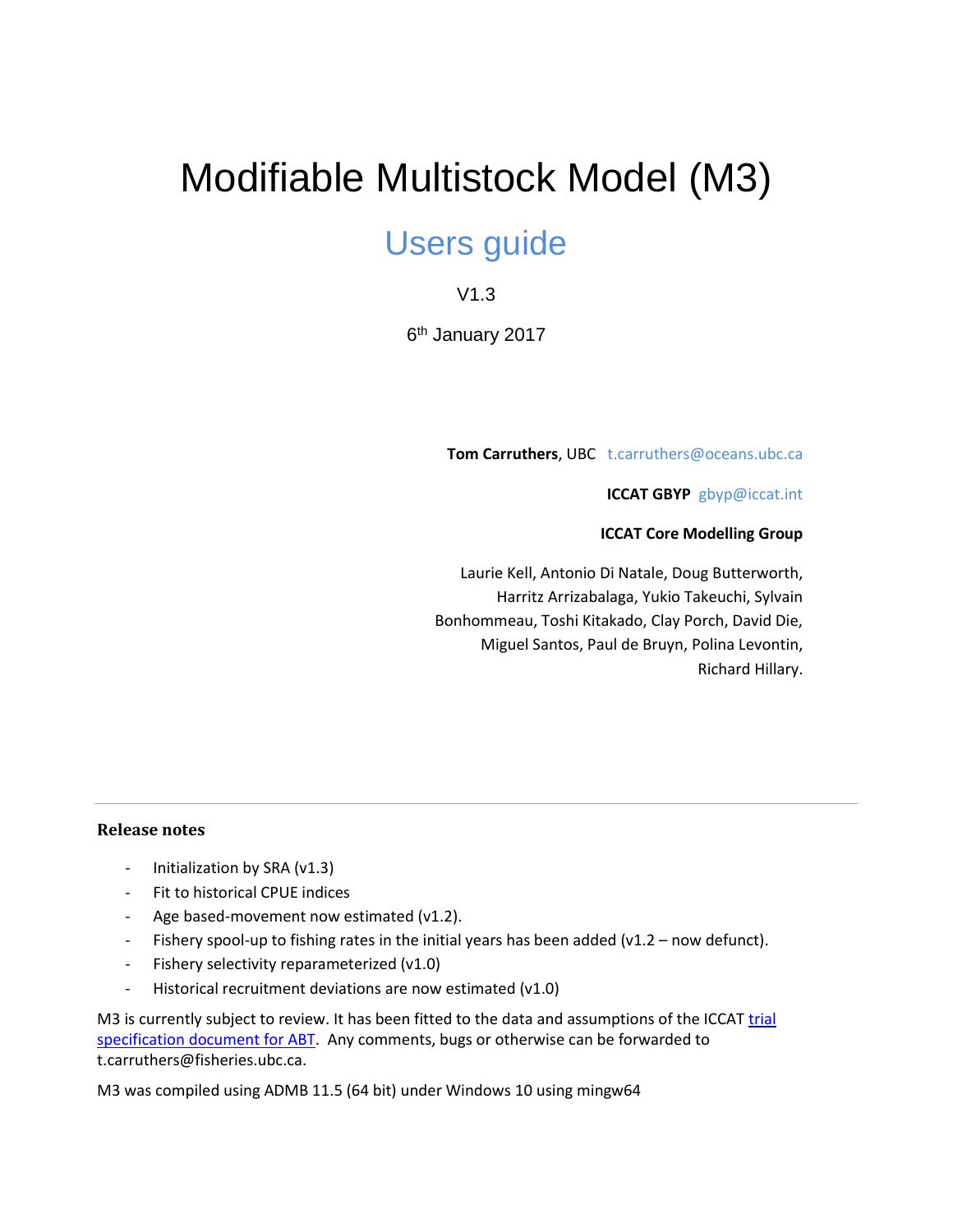## 1 Table of Contents

| $\overline{2}$ |     |  |                                                                                             |  |  |
|----------------|-----|--|---------------------------------------------------------------------------------------------|--|--|
| 3              |     |  |                                                                                             |  |  |
| 4              |     |  |                                                                                             |  |  |
| 5              |     |  |                                                                                             |  |  |
| 6              |     |  |                                                                                             |  |  |
|                | 6.1 |  |                                                                                             |  |  |
|                | 6.2 |  |                                                                                             |  |  |
| 7              |     |  |                                                                                             |  |  |
| 8              |     |  |                                                                                             |  |  |
|                | 8.1 |  |                                                                                             |  |  |
|                | 8.2 |  |                                                                                             |  |  |
| 8.3            |     |  |                                                                                             |  |  |
|                | 8.4 |  |                                                                                             |  |  |
|                | 8.5 |  | Likelihood functions, priors and the global objective function Error! Bookmark not defined. |  |  |
| 9              |     |  |                                                                                             |  |  |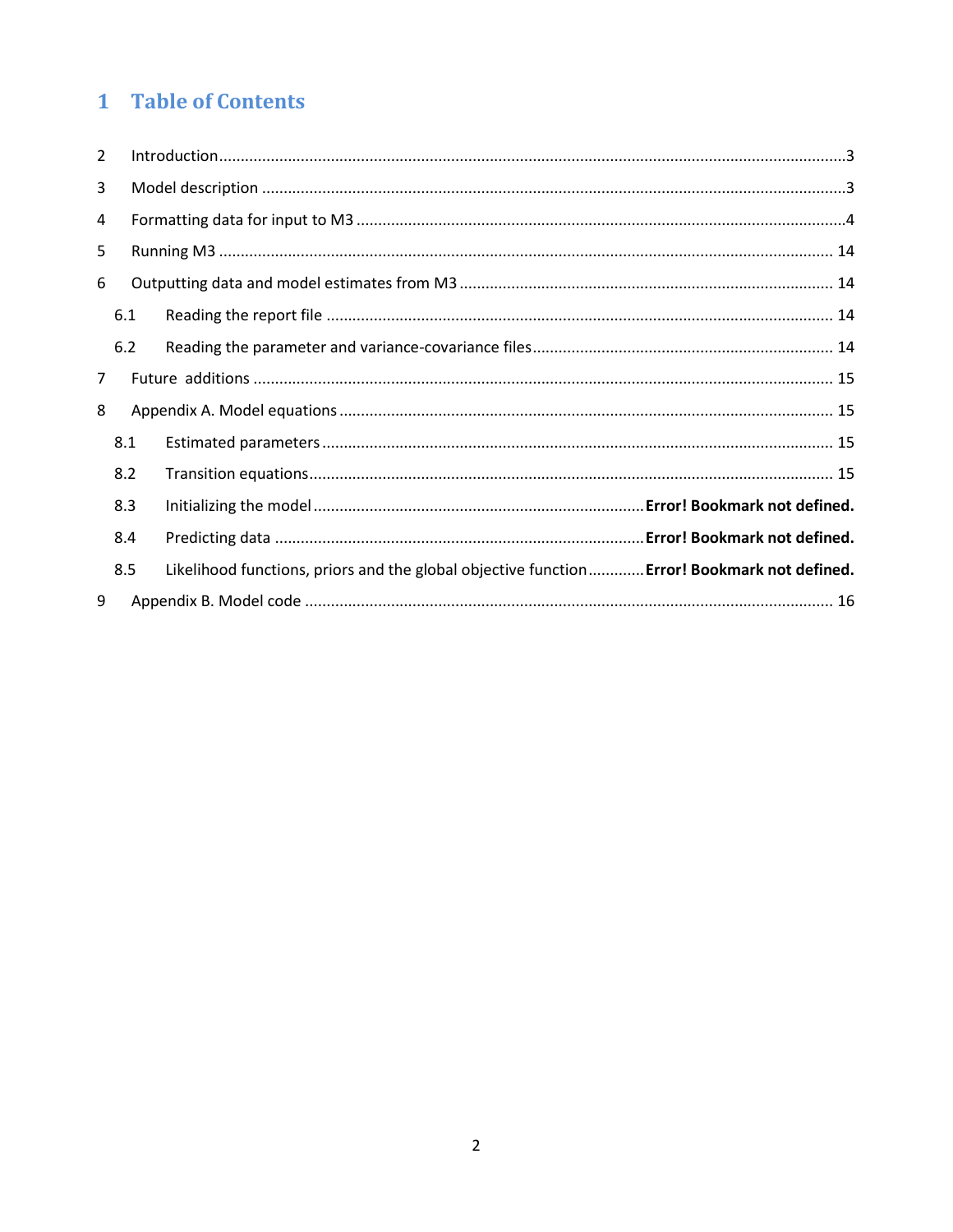## <span id="page-2-0"></span>**2 Introduction**

M3 is a spatial, multistock, seasonal, statistical catch-at-length stock assessment model. The model predicts the distribution and movement of individuals among large discrete marine areas (a bulk transfer model, e.g. Taylor et al. 2011).

M3 was designed to be used as an operating model that could be fitted to various data to predict spatial stock structure of a multi-stock fishery (specifically Atlantic bluefin tuna). As such M3 includes several simplifications over a conventional age-structured stock assessment in order to reduce the number of calculations and ensure that the estimation problem is well defined. The two most important simplifications relate to the use of conventional tagging data and the estimation of fishing mortality rates for each fleet in spatio-temporal strata:

(1) M3 uses conventional tagging data only qualitatively to identify other possible migrations that are not observed from electronic tagging (pop-off satellite archival, archival). M3 does not include computationally intensive conditional probability calculations for all of the conventional (spaghetti, floy) tagging data that are considered to be compromised due to highly uncertain and variable reporting rates over time and among fishing fleet types.

(2) The M3 model does not attempt to estimate a fishing mortality rate for each fleet in each spatiotemporal strata (for example the Japanese longline fleet in January 1962 in area 2). Instead partial fishing mortality rates (partial Fs) are calculated by dividing observed catches by a 'master' relative abundance index for each spatio-temporal strata. The master relative abundance index is constructed by generalized linear modelling and time-area imputation (e.g. Carruthers et al. 2011) prior to the M3 run. The partial F data (by fleet, time and area) are inputs to the M3 model which then predicts fishing mortality rate by multiplying these partial Fs by a single catchability coefficient by fleet. This greatly reduces the number of estimated parameters (e.g. 4 parameters instead of 8000 for a 50 year, 4 subyear, 10 area model with 4 fleets).

Previous multi-stock models for Atlantic bluefin tuna have made use of catch-at-age composition data. However these data are very sparse and derived by approaches such as cohort slicing and therefore provide inference of fishing mortality rate that may be both biased and imprecise. M3 sidesteps this problem by fitting to length composition data. The additional requirement of this approach is an inverse age-length key (conditional probability of an individual being in a length class l given it is of age class a).

Currently the model estimates age-group specific movement and requires stock of origin data and electronic tagging data (e.g. otolith microchemistry) by age class, space, subyear and year.

The latest version of the model initializes by stock reduction analysis, removing historical catches from 1880- 1959 to derive numbers at age of both stocks in 1960.

## <span id="page-2-1"></span>**3 Model description**

M3 is a fisheries assessment model based on standard equations for age-structured population dynamics (e.g. Quinn and Deriso 1999, Chapter 8) which is common to stock assessment models such as Stock Synthesis 3 (Methot and Wetzel 2013), CASAL (Bull et al. 2012), Multifan-CL (Fournier et al. 1998) and iSCAM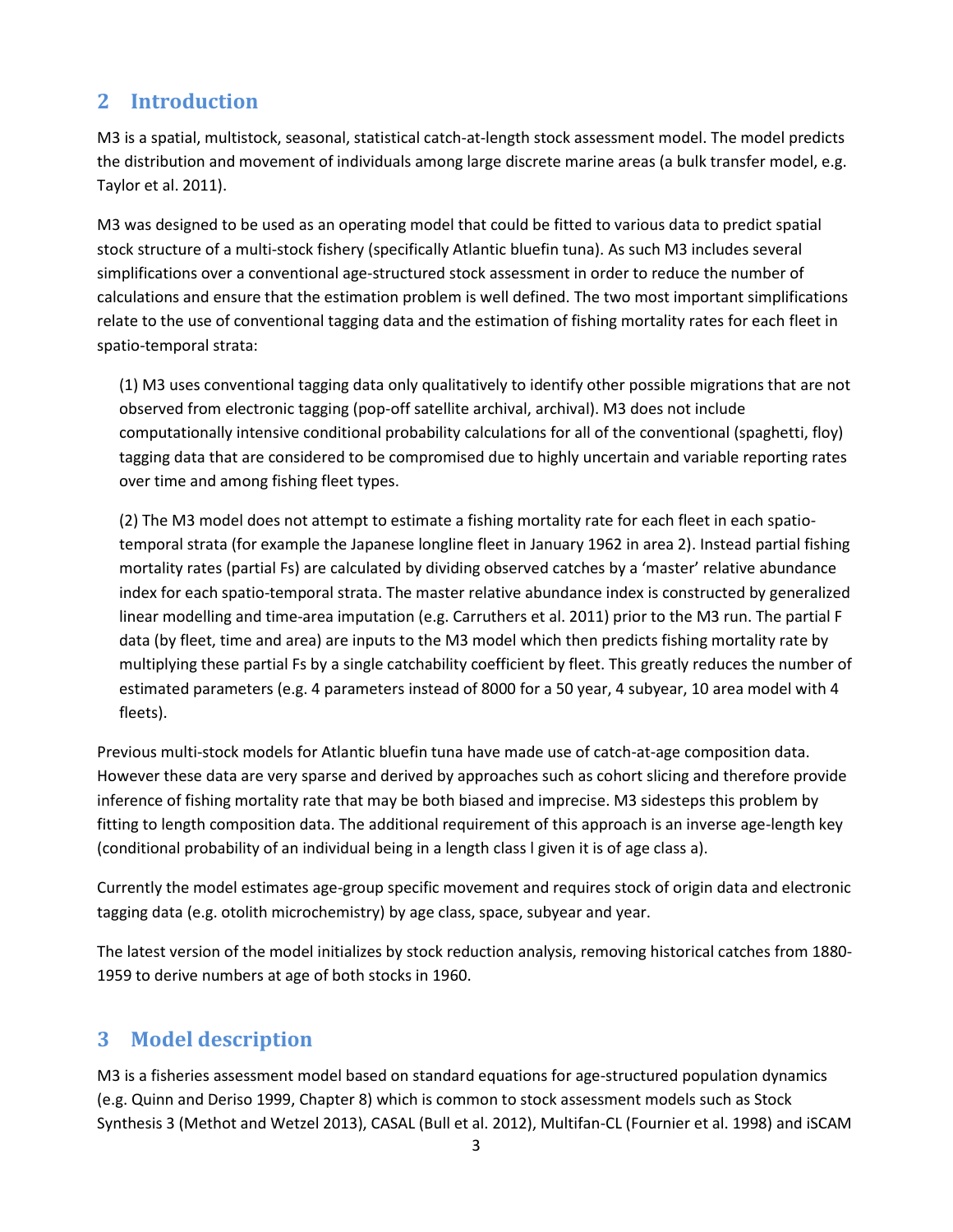(Martell 2015). Similar to these assessment packages, M3 is developed using ADMB (Fournier et al. 2012) for its rapid and robust non-linear estimation performance for problems with relatively large numbers of parameters (i.e. more than 100 parameters).

The conventional age-structured accounting is somewhat more complex for a spatial multi-state model because transitions among states among years (i.e. movement probabilities) must be either specified or estimated. In the case of the M3 model this is further complicated by the additional stratification by subyear that must account for variable duration of subyears and distinguish between subyears in which there is recruitment. A full account of model equations is included in th[e trial specifications document](https://drive.google.com/open?id=0B0HYOP0BN5RPSzJMS0RRUW9sUUU) (the actual model code, the ADMB template file, is included in Appendix B).

## <span id="page-3-0"></span>**4** Formatting data for input to M3

Similarly to other fishery assessment models (e.g. Stock Synthesis, Wetzel and Methot 2011. ISCAM Martell 2016) M3 is implemented in AD Model Builder (Fournier et al. xxx). The data must be formatted into an M3.dat file in order to fit the model. Below is a description of each field of this data file.

| (1)<br>96    | nHy: an integer value, number historical model years used for initialization by stock reduction<br>analysis e.g. years 1864 to 1959 (a total of 96 years) |  |  |
|--------------|-----------------------------------------------------------------------------------------------------------------------------------------------------------|--|--|
| (2)<br>55    | ny: an integer value, number of model years                                                                                                               |  |  |
| (3)<br>4     | ns: an integer value, number of model subyears (e.g. 4 for a seasonal model)                                                                              |  |  |
| (4)<br>4     | np: an integer value, number of model stocks / populations (e.g. 2 for an east-west Atlantic bluefin)                                                     |  |  |
| (5)<br>35    | na: an integer value, number of age classes                                                                                                               |  |  |
| (6)<br>$8\,$ | nr: an integer value, number of spatial areas                                                                                                             |  |  |
| (7)<br>5     | nf: an integer value, number of fleets (fishing activities of similar size selectivity)                                                                   |  |  |
| (8)<br>38    | nl: an integer value, number of length classes                                                                                                            |  |  |
| (9)          | nRPT: an integer value, maximum number of time steps (subyears) that a PSAT can be recaptured<br>(limits unnecessary calculation)                         |  |  |

2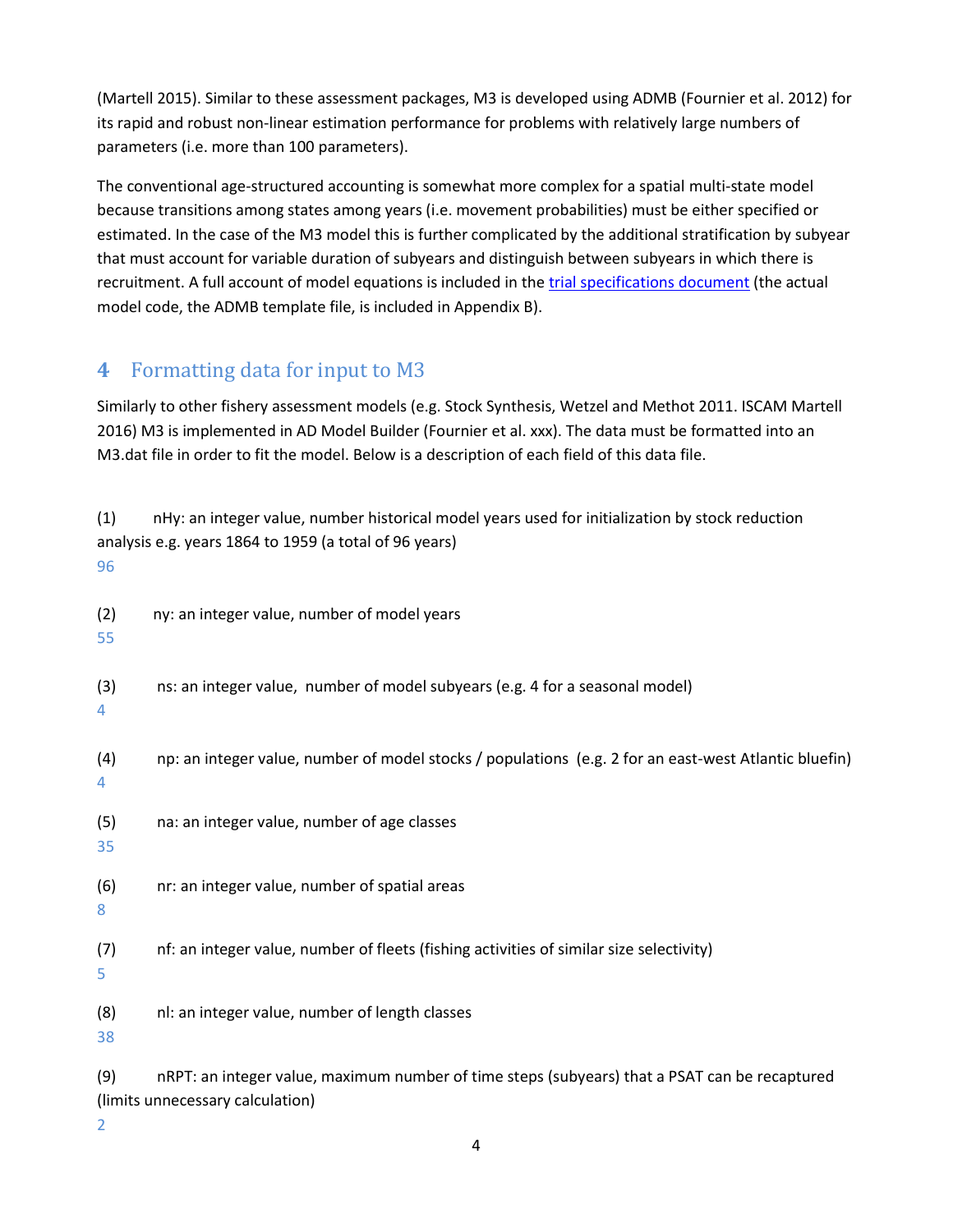(10) RPTind: a matrix of integers ns rows by nRPT columns. This matrix is the correct subyear recapture index after col time steps.

1 2 3

2 3 4

3 4 1

4 1 2

(11) sdur: a vector of fractions (sum to 1) ns long that is the relative duration of each subyear. 0.25 0.25 0.25 0.25

(12) nydist: an integer value, the number annual iterations used to determine stable spatial distribution d of the stock given an estimated movement matrix M (ie to approximate d=Md). 50

(13) ml: a vector of positive real numbers nl long that are the mean length of each length class 25 35 45 55 65 75 85 95 105 115 125 135 145 155 165 175 185 195 205 215 225 235 245 255 265 275 285 295 305 315 325 335 345 355 365 375 385 395

(14) RDblock: an integer vector ny long representing the recruitment deviation blocking (e.g. 1,1,1,1,1,2,2,2,2,2,… represents the estimation of two recruitment deviations for the first and second five year block respectively).

1 1 1 1 1 2 2 2 2 2 3 3 3 3 3 4 4 4 4 4 5 5 5 5 5 6 6 6 6 6 7 7 7 7 7 8 8 8 8 8 9 9 9 9 9 10 10 10 10 10 11 11 11 11 11

(15) nRD: the number of estimated recruitment deviations (matches max(RDblock)). 11

(16) iALK: a 4D array (np, ny, na, nl) of fractions (sum to 1 over length classes) of the conditional probability of length class l given age class a.

3.322514e-07 0.001265241 0.1641068 0.7249812 0.1090873 0.0005590728 9.759096e-08 5.802269e-13 1.174987e-19 8.104296e-28 1.903902e-37 1.523424e-48 4.151871e-61 3.85402e-75 1.218515e-90 1.312185e-107 4.812893e-126 6.012627e-146 2.558405e-167 3.707843e-190 1.830292e-214 3.077275e-240 1.762217e-267 3.437156e-296 0 0 0 0 0 0 0 0 0 0 0 0 0 0

7.322951e-11 2.060831e-07 0.0001054372 0.009807099 0.1658373 0.5098227 0.2849386 0.02895199 0.0005348115 1.796049e-06 1.096556e-09 1.217134e-13 2.456074e-18 9.010304e-24 6.009421e-30 7.286533e-37 1.606218e-44 6.436992e-53 4.689825e-62 6.211916e-72 1.495855e-82 6.548604e-94 5.211983e-106 7.541408e-119 1.983796e-132 9.48717e-147 8.248435e-162 1.303772e-177 3.746508e-194 1.957253e-211 1.858927e-229 3.209763e-248 1.007578e-267 5.750154e-288 5.965892e-309 0 0 0

4.572342e-13 5.683686e-10 2.434965e-07 3.595232e-05 0.0018295 0.03208554 0.1939356 0.4039962 0.290047 0.071768 0.006120186 0.0001798746 1.821992e-06 6.360546e-09 7.652684e-12 3.173252e-15 4.534889e-19 2.233573e-23 3.791448e-28 2.218101e-33 4.47228e-39 3.107764e-45 7.442837e-52 6.14328e-59 1.747566e-66 1.713319e-74 5.789141e-83 6.741576e-92 2.705703e-101 3.742573e-111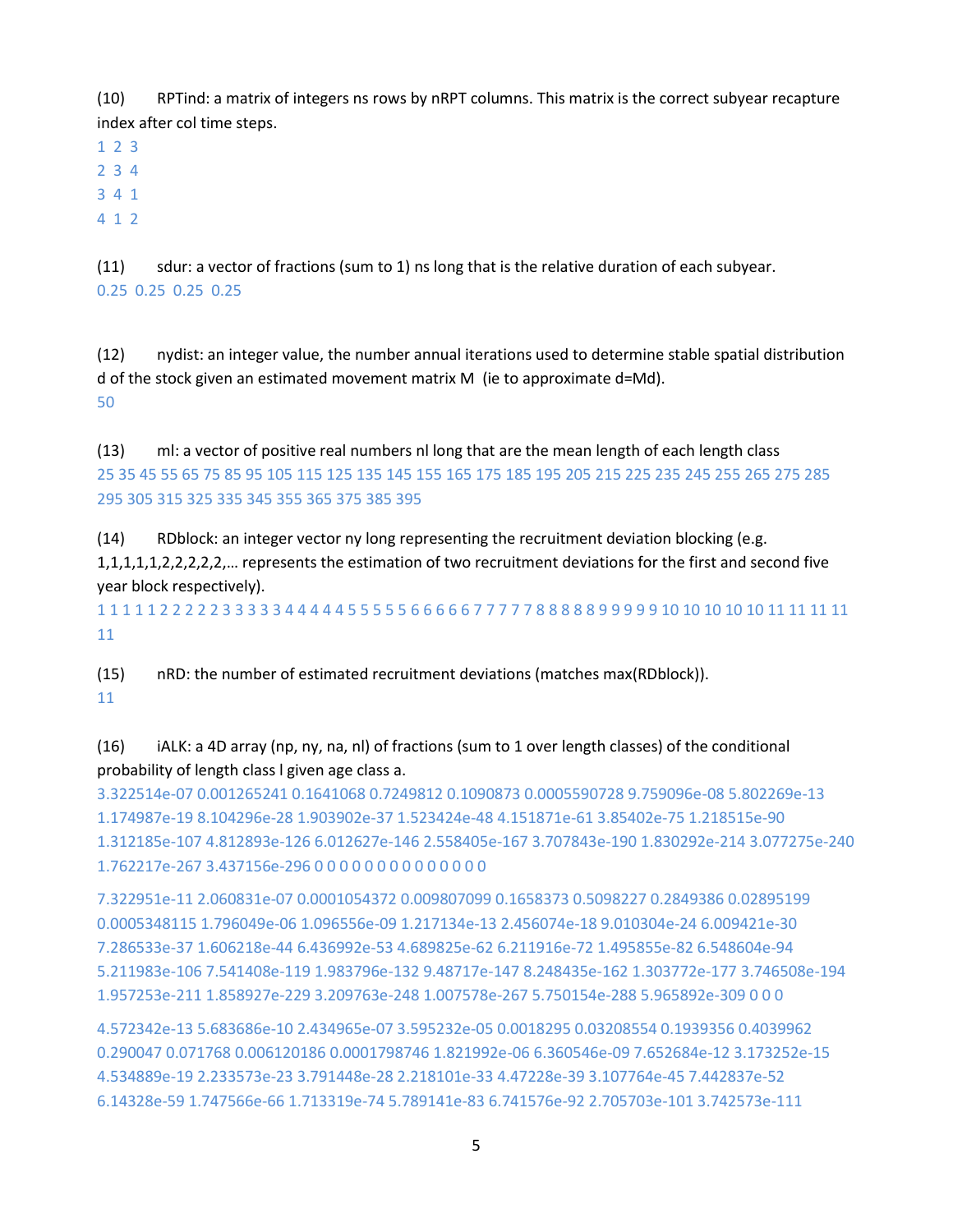1.784152e-121 2.93133e-132 1.659851e-143 3.239251e-155 2.178671e-167 5.050218e-180 4.034595e-193 1.110865e-206

1.618478e-14 9.843834e-12 2.82786e-09 3.836961e-07 2.458969e-05 0.0007443113 0.01064124 0.07185647 0.2291794 0.34524 0.2456421 0.08255065 0.0131031 0.0009823447 3.478481e-05 5.8177e-07 4.595672e-09 1.714679e-11 3.021708e-14 2.515118e-17 9.887809e-21 1.836022e-24 1.610244e-28 6.67024e-33 1.30505e-37 1.206005e-42 5.263892e-48 1.085178e-53 1.056649e-59 4.859556e-66 1.055598e-72 1.08302e-79 5.248199e-87 1.201214e-94 1.298572e-102 6.630528e-111 1.599065e-119 1.821462e-128

… (np x ny x na rows)

(17) lwa: a vector np long, the a parameter of the length-weight relationship  $W=al^b$ 2.95e-05 1.96e-05

(18) lwb: a vector np long, the a parameter of the length-weight relationship W=aL<sup>b</sup> 2.899 3.009

(19) len\_age: an array (np x na x ny) of positive real numbers representing the length at age 54.39584 55.07681 76.58744 79.40297 96.88932 101.5688 115.4624 121.7662 132.4539 140.1699 147.9985 156.9392 162.2194 172.2193 175.2294 186.1425 187.1315 198.8292 198.02 210.3892 207.9814 220.9226 217.0945 230.5206 225.4316 239.2662 233.0587 247.2351 240.0364 254.4964 246.4199 261.1128 252.2598 267.1416 257.6024 272.635 262.4901 277.6406 266.9615 282.2017 271.0522 286.3577 274.7945 290.1446 …

(20) wt age: an array (np x na x ny) of positive real numbers representing the weight at age 54.39584 55.07681 76.58744 79.40297 96.88932 101.5688 115.4624 121.7662 132.4539 140.1699 147.9985 156.9392 162.2194 172.2193 175.2294 186.1425 187.1315 198.8292 198.02 210.3892 207.9814 220.9226 217.0945 230.5206 225.4316 239.2662 233.0587 247.2351 240.0364 254.4964 246.4199 261.1128 252.2598 267.1416 257.6024 272.635 262.4901 277.6406 266.9615 282.2017 271.0522 286.3577 274.7945 290.1446 …

(21) Fec: a matrix (np x na) of positive real numbers representing the fecundity at age (sometimes SSB at age)

0.03942355 0.3598737 2.247868 9.799885 27.25873 50.05359 72.14995 93.02628 113.5565 134.1323 154.7556 175.2791 195.5246 215.3283 234.5549 253.0986 270.8815 287.8497 303.9696 319.2248 333.6126 347.1415 359.8287 371.6982 382.779 393.1037 402.7076 411.6271 419.8996 427.5623 434.6523 441.2055 447.2571 452.8408 457.9888

0.02993297 0.1558199 0.5632908 1.661912 4.280973 9.923825 20.92931 40.14014 69.63997 108.98 154.648 201.8202 246.7393 287.6492 324.3137 357.2007 386.9366 414.0713 439.0212 462.0829 483.4656 503.3204 521.762 538.8838 554.7664 569.4832 583.1034 595.6933 607.317 618.0365 627.9115 636.9999 645.3566 653.0344 660.0829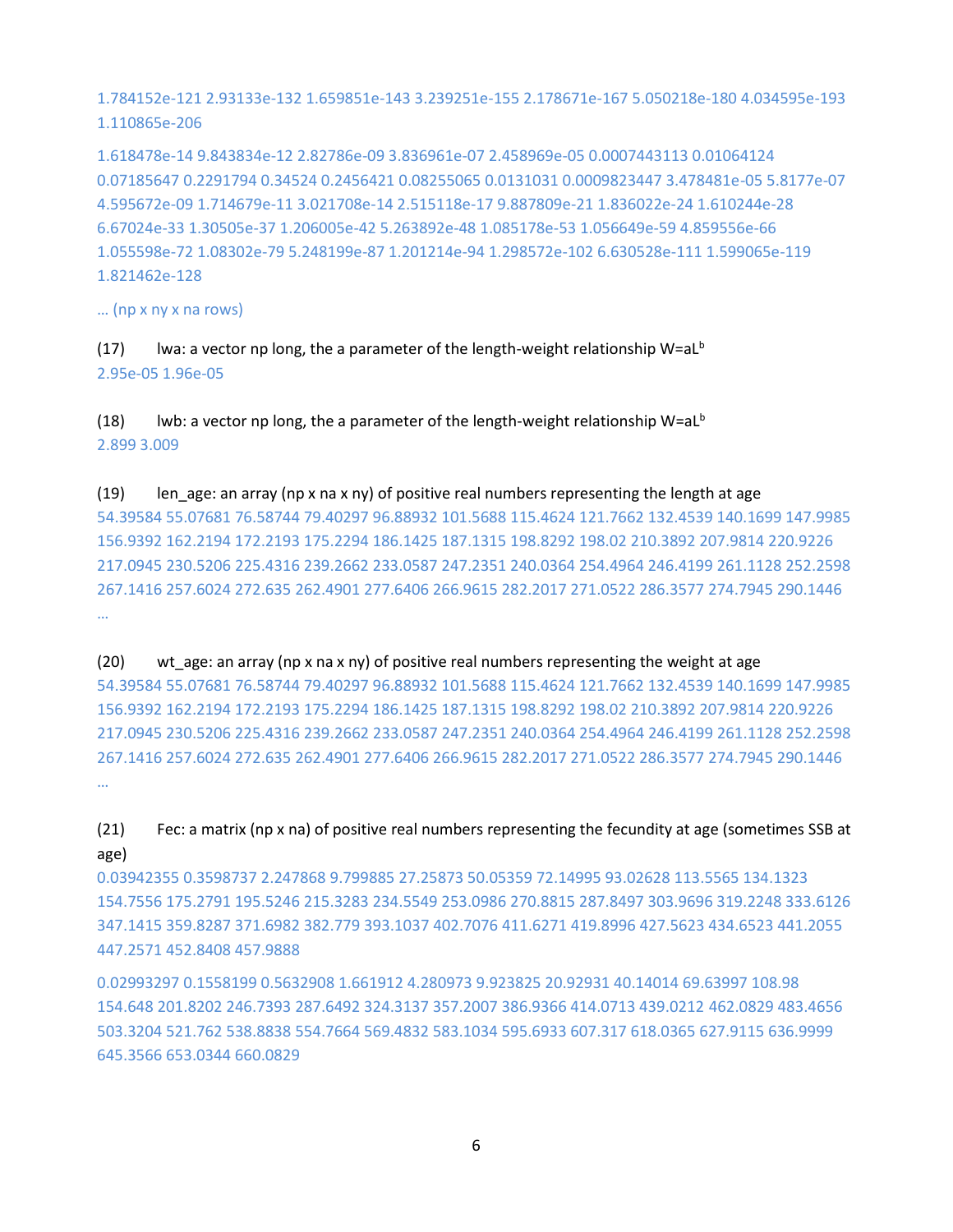(22) spawns: an integer vector np long (0.2-1) representing the subyear in which each stock spawns (must be greater than 1)

2 2

(23) canspawn: an binary matrix (np rows by nr columns) representing the areas in which each stock may spawn.

0 0 0 0 0 0 0 0 0 1 1 0 1 0 0 0 0 0 0 0

(24) Ma: a matrix (np rows by na columns) representing the natural mortality at age of each stock 0.49 0.24 0.24 0.24 0.24 0.2 0.175 0.15 0.125 0.1 0.1 0.1 0.1 0.1 0.1 0.1 0.1 0.1 0.1 0.1 0.1 0.1 0.1 0.1 0.1 0.1 0.1 0.1 0.1 0.1 0.1 0.1 0.1 0.1 0.1

0.14 0.14 0.14 0.14 0.14 0.14 0.14 0.14 0.14 0.14 0.14 0.14 0.14 0.14 0.14 0.14 0.14 0.14 0.14 0.14 0.14 0.14 0.14 0.14 0.14 0.14 0.14 0.14 0.14 0.14 0.14 0.14 0.14 0.14 0.14

(25) nCobs: an integer number representing the number of rows of Cobs data (# catch observations) 2754

(26) Cobs: an array (nCobs rows by 5 columns) in which each row is a catch observation (column 5) by year (column 1), subyear (column 2), area (column 3), fleet (column 4)

4 2 2 1 687848.1 5 2 2 1 1512417 10 2 2 1 10084.19 11 2 2 1 251642.1 … (nCobs rows)

(27) nCPUEq: an integer number representing the number of CPUE series (ie assessment CPUE indices) 4

(28) nCPUEobs: an integer number representing the number of CPUE observations 2754

(29) CPUEobs: an array (nCPUEobs rows by 6 columns) in which each row is a CPUE datum observation (column 6) by year (column 1), subyear (column 2), area (column 3), fleet (column 4) and CPUE index number (column 5) matching nCPUE above).

NOTE: For each CPUE indices (nCPUEq), time series values are normalized to have a mean of 1 across all time-area strata.

4 2 2 1 1 0.3099188 5 2 2 1 1 0.728963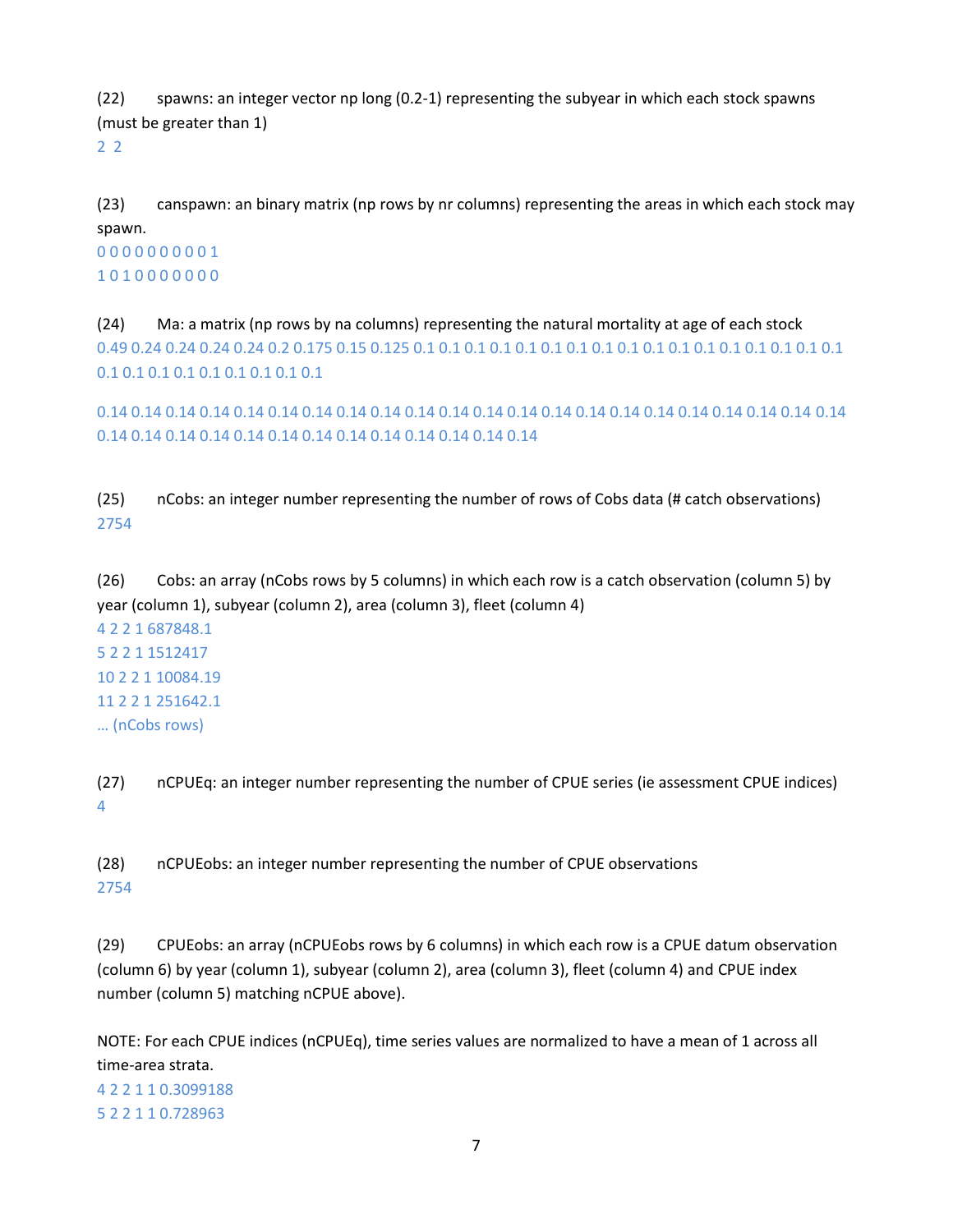10 2 2 1 1 0.03535792 11 2 2 1 1 0.8128502 … (nCPUEobs rows)

(30) nE: an integer value representing the number of effort (partial F) series (e.g. one per fleet) 14

(31) nEobs: an integer value representing the number of effort (partial F) observaitons 4479

(32) Eobs: an array (nEobs rows by 6 columns) in which each row is a partial F datum observation (column 6) by year (column 1), subyear (column 2), area (column 3), fleet (column 4) and partial F index number (column 5) matching nE above)

NOTE: For each Effort time series (nE), values are normalized to have a mean of 1 across all time-area strata. 15 1 1 1 1 0.005673338 16 1 1 1 1 0.005355517 21 1 1 1 1 0.03230617 … (nEobs rows)

(33) nCLobs: an integer number representing the number of size frequency observations 12197

(34) CLobs: an array (nCLobs rows by 6 columns) in which each row is a size frequency observations (number of individuals, column 6) by year (column 1), subyear (column 2), area (column 3), fleet (column 4) and length class (column 5).

44 3 7 1 1 295 47 2 7 3 1 33 49 2 7 3 1 16 26 3 7 4 1 770 … (nCLobs rows)

(35) HCobs: a 4D array containing historical catch observations (all fleets combined) by year, season, area and age.

0 0 0 0 0 0 0 983.3962 0 0 0 0 0 0 0 0 0 3768.771 0 0 0 0 0 0 0 0 0 27548.28 0 0 0 0 0 0 0 0 0 12803.06 0 0 0 0 0 0 0 0 0 2841.463 0 0 0 0 0 0 0 0 0 733.49 0 0 0 0 0 0 0 0 0 295.9137 0 0 0 0 0 0 0 0 0 180.618 0 0 0 0 0 0 0 0 0 140.5931 0 0 0 0 0 0 0 0 0 123.6599 0 0 0 0 .... (nHy x ns x nr x na data points)

(36) RAI: pass-through data to enable observed vs predicted master index (used to calculate partial Fs) array (nCLobs rows by 6 columns) in which each row is a size frequency observations (number of individuals,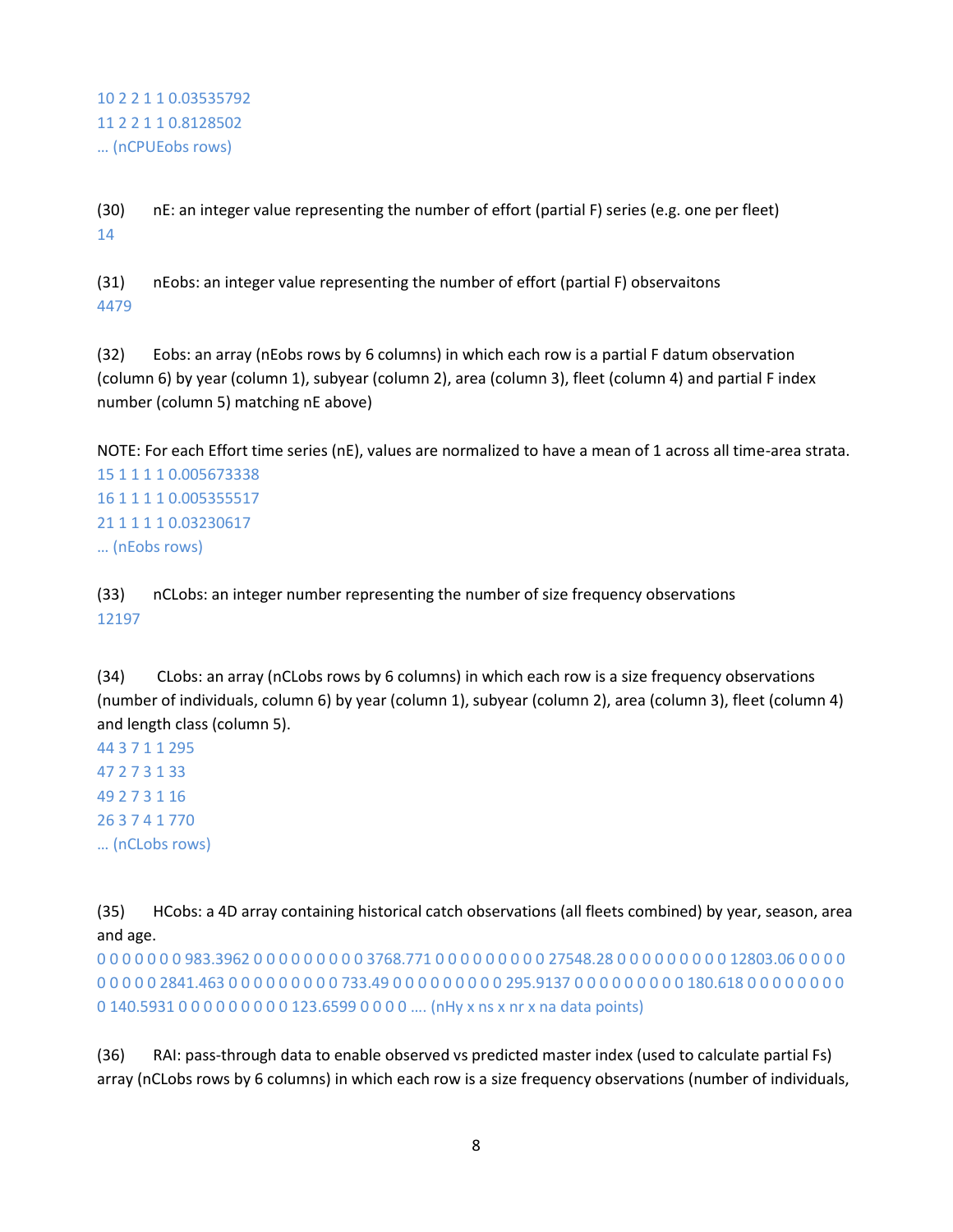column 6) by year (column 1), subyear (column 2), area (column 3), fleet (column 4) and length class (column 5).

44 3 7 1 1 295

(37) nI: integer value, the number of fishery-independent relative abundance indices 1

(38) nIobs: integer value, the number of fishery-independent relative abundance index observations 34

(39) Iobs: a matrix (nIobs rows by 7 columns) of the number of fishery-independent relative abundance index observations (a row per observation). Year (column 1), subyear (column 2), area (column 3), stock (column 4) index number (matching nI, column 5), index type (biomass=1, SSB=2, biomass all stocks=3, column 6), the observed relative abundance index (column 7)

18 2 1 2 1 2 3.321287 19 2 1 2 1 2 6.480129 22 2 1 2 1 2 1.199149 23 2 1 2 1 2 1.748512 … (nIobs rows)

(40) nPSAT: number of movements recorded by PSAT tags of known stock of origin 59

(41) PSAT: a matrix (nPSAT rows by 6 columns) of recorded PSAT movements of known stock of origin (a row per observation). Stock (column 1), subyear (column 2), time elapsed (subyears) til recapture (column 3), area released (column 4), area recaptured (column 5), number of tags (column 6).

2 1 2 1 1 5 2 2 2 1 2 6 1 1 2 2 2 11 2 1 2 2 2 22 … (nPSAT rows)

(42) nPSAT2: integer value, number of movements recorded by PSAT tags of unknown stock of origin 215

(43) PSAT2: a matrix (nPSAT2 rows by 4+np columns) of recorded PSAT movements of unknown stock of origin (a row per observation). Subyear (column 1), time elapsed (subyears, column 2), area released (column 3), area recaptured (column 4), probability stock 1 (column 5), probability stock 2 (column 6)….

1 2 7 7 0.99 0.01 2 1 3 4 0.83 0.17 2 1 4 3 0.65 0.35 3 3 5 6 0.98 0.02 … (nPSAT2 rows)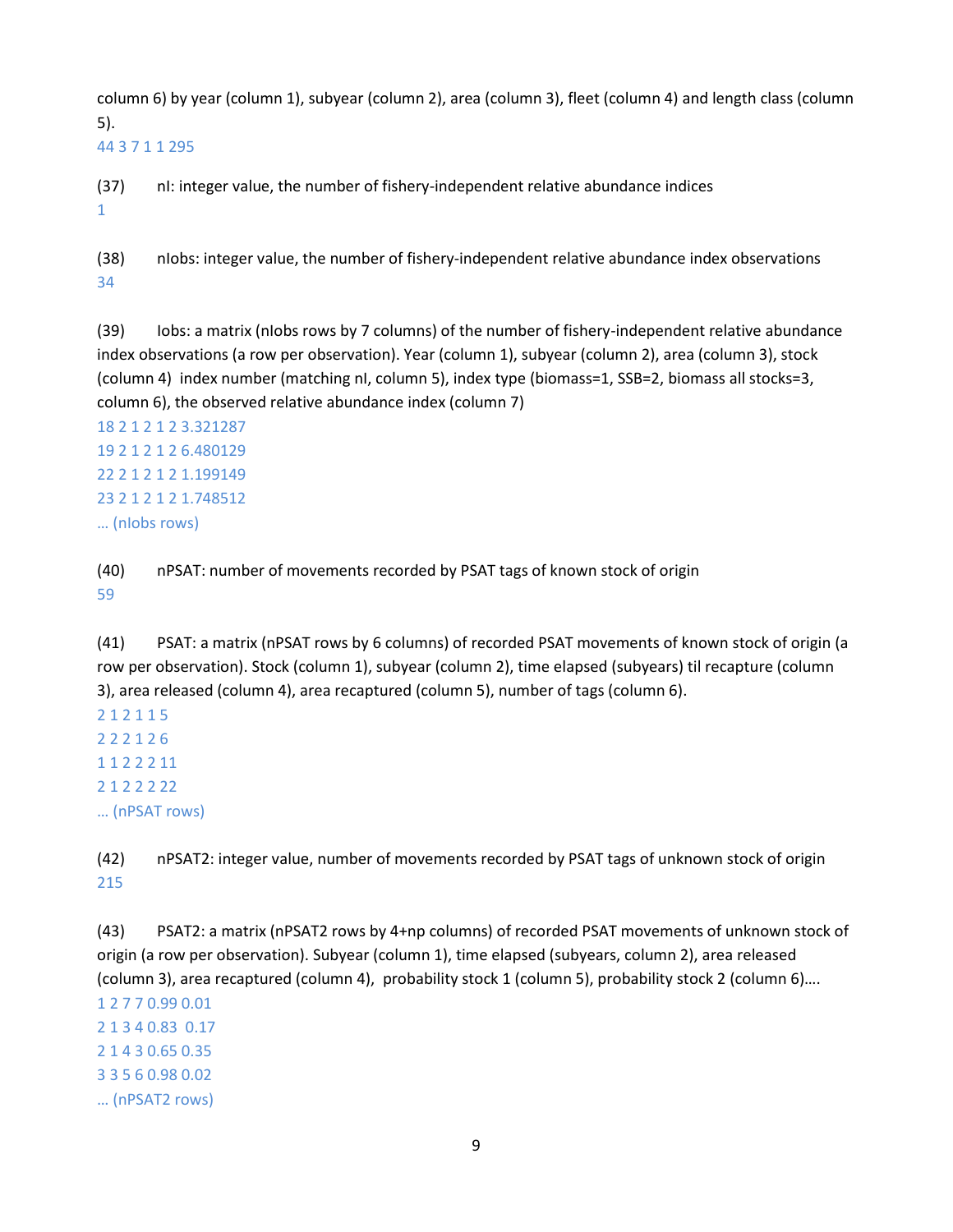(44) nTag: integer value, number of movements recorded by conventional (spaghetti, floy) tags 1568

(45) Tag: a matrix (nTag rows by 10 columns) of recorded conventional tag movements (a row per observation). Year released (column 1), subyear released (column 2), area released (column 3), age released (column 4), year recaptured (column 5), subyear recaptured (column 6), area recaptured (column 7), fleet recaptured (column 8), age of recapture (column 9), number of tags (column 10).

```
2 1 7 4 3 2 2 1 5 10
3 2 7 8 5 2 7 1 10 13
2 4 7 4 6 2 6 1 8 3
1 1 7 4 2 2 7 1 2 8
… (nTag rows)
```
(46) nSOOobs: integer value, number of stock of origin observations 101

(47) SOOobs: a matrix (nSOOobs rows by 5 columns) of stock of origin frequency observations (a row per observation). Stock (column 1), year (column 2), subyear (column 3), area (column 4), number of observations (column 5).

2 50 3 5 89 1 50 3 5 8 2 50 4 5 5 2 51 3 5 51 … (nSOOobs rows)

(48) nsel: integer value, the number of estimated size selectivities (can be mirrored for multiple fleets if necessary)

3

(49) seltype: integer vector, the type of selectivity for each of the nsel selectivities, 2: logistic, 3: Thompson (dome shaped). One of these must be logistic in the current version (0.18) 3 3 2

(50) selind: integer vector, which selectivity is assigned to each fleet 1 2 2 3

(51) ratiolim: positive real number, 2 position vector with the upper and lower limits on logistic (if any) slope parameter relative to inflection point

0.1 0.4

(52) Infleclim, positive real number, 2 position vector with upper and lower limits on logistic (if any) inflection point (phrase as an age, the age at 50% selectivity).

4 15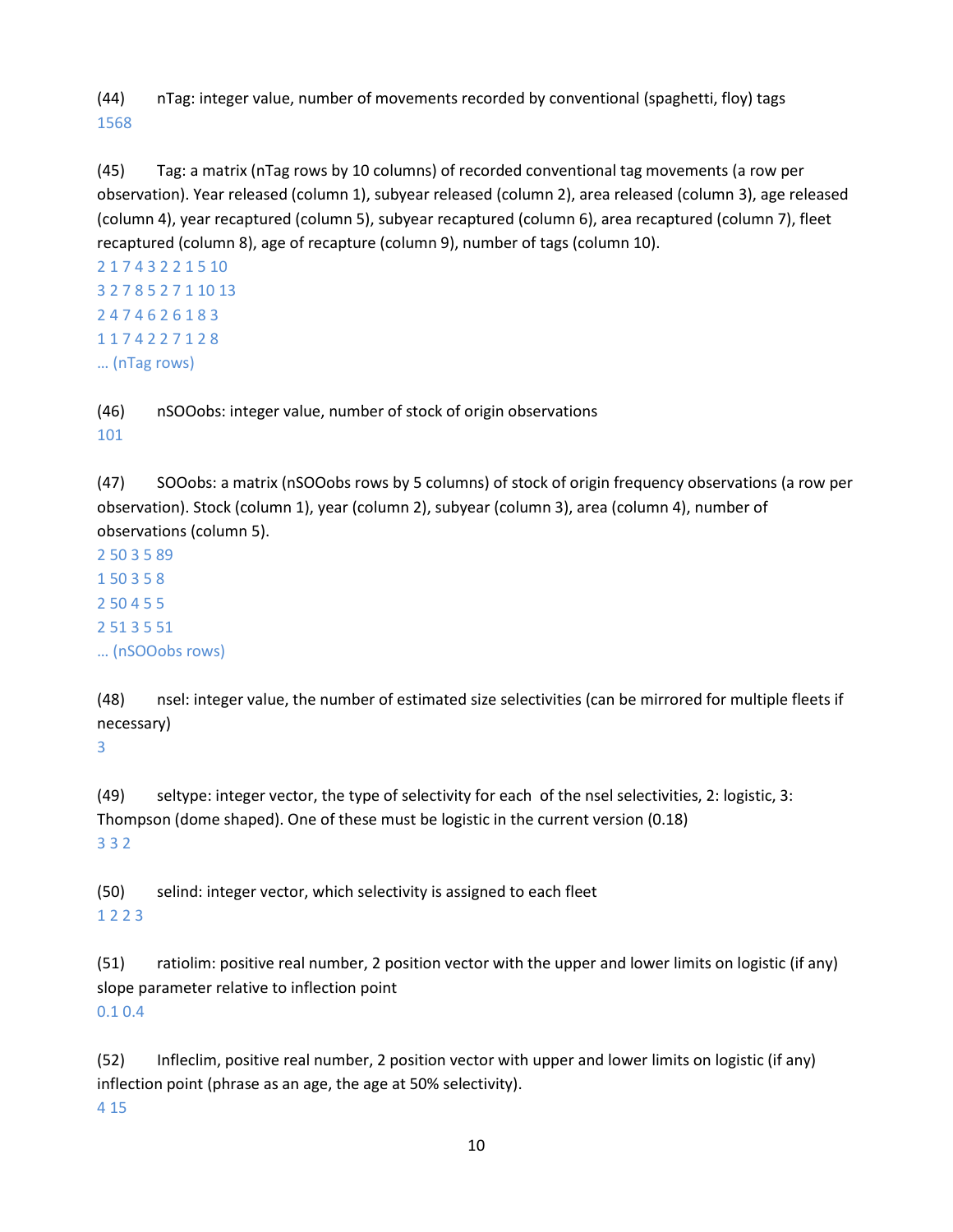(53) nMP: integer value, number of estimated movement parameters

52

(54) nma: integer value, number of movement age classes

3

(55) ma: age class assignment by age (np rows, na columns) 1 1 1 2 2 2 2 3 3 3 3 3 3 3 3 3 3 3 3 3 3 3 3 3 3 3 3 3 3 3 3 3 3 3 3 3 3 3 3 3 3 3 1 1 1 2 2 2 2 3 3 3 3 3 3 3 3 3 3 3 3 3 3 3 3 3 3 3 3 3 3 3 3 3 3 3 3 3 3 3 3 3 3 3

(56) nmovind: number of estimated movement parameters minus viscosity 44

(57) movind: matrix of integer values (nmovind x 4 columns), the location of estimated movement parameters. Stock (column 1), subyear (column 2), area to (column 3), area from (not used if gravity model, column 4)

1 1 3 999 1 2 3 999 1 3 3 999 1 4 3 999 … (nmovind rows)

(58) nmov1: integer value, the number of initial non-estimated movement parameters 8

(59) mov1: matrix of integer values, the location of initial non-estimated movement parameters. Stock (column 1), subyear (column 2), area to (column 3), area from (not used if gravity model, column 4) 1 1 2 999

1 2 2 999

1 3 2 999

1 4 2 999

… (nmov1 columns)

(60) movtype: integer value, the type of movement parameterization 1:gravity 2:markov matrix 1

(61) CobsCV: vector of positive real numbers nf long, the lognormal CV of the observed catches by fleet 0.2 0.2 0.2 0.2

(62) CPUEobsCV: vector of positive real numbers nf long, the lognormal CV of the CPUE indices (if complex=1)

0.2 0.2 0.2 0.2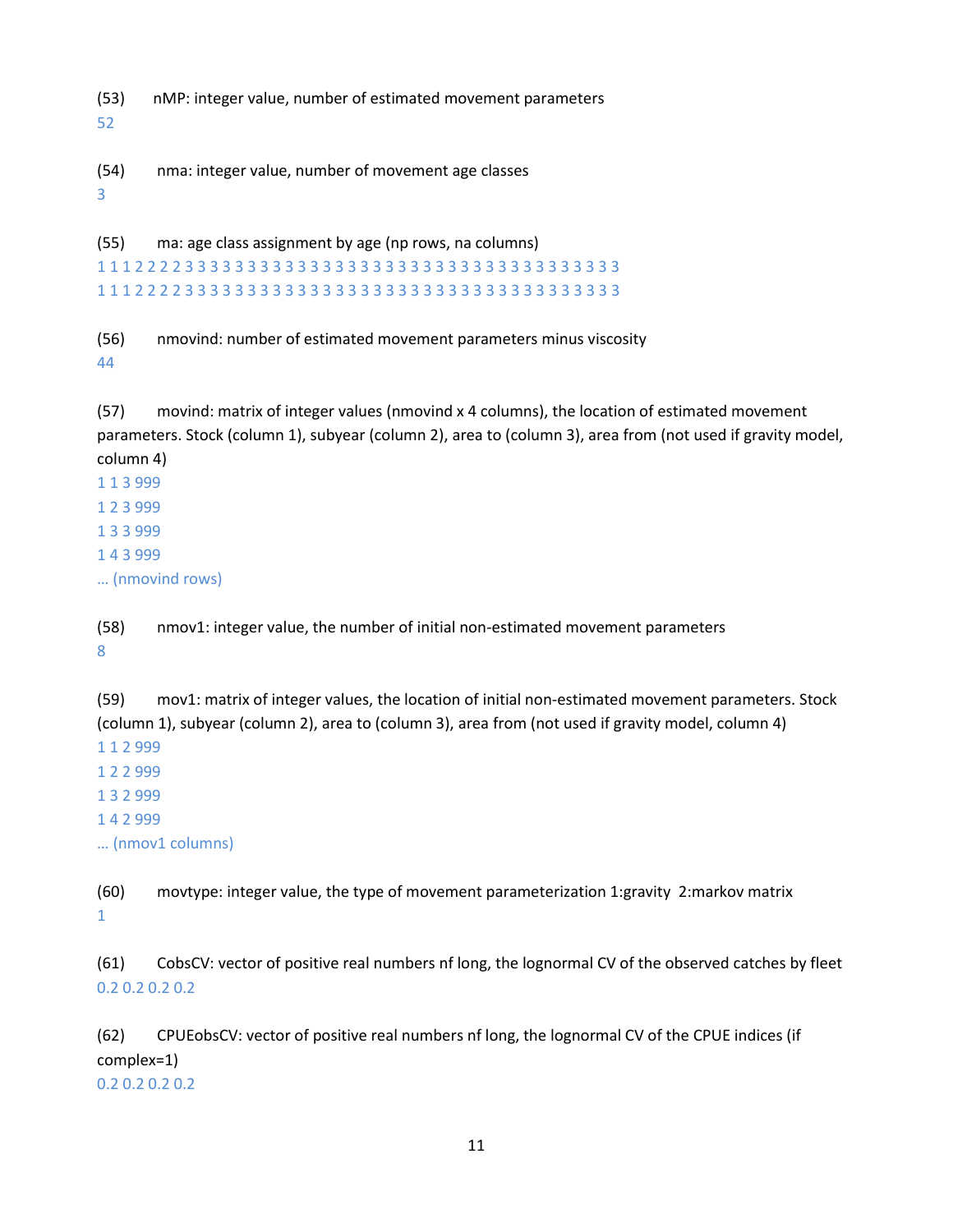(63) IobsCV: vector of positive real numbers nI long, the lognormal CV of the fishery independent indices.

0.2

(64) RDCV: positive real number, the CV of the penalty on recruitment deviations. 0.295161

(65) SSBprior: vector of length np, that is a prior mean for current spawning biomass for each stock 12901650 6640433

(66) SSBCV: lognormal standard deviation of the SSB prior 0.025

(67) nLHw: an integer value indicating the number of likelihood components for the global objective function

12

(68) LHw: a vector of real numbers representing the relative weight of the various likelihood components (1 catch, 2 cpue, 3 FIindex, 4 Lcomp, 5 SOO, 6 PSAT, 7 PSAT2, 8 RecDev, 9 mov, 10 sel, 11 SRA penalty, SSB prior):

0.005 0.001 1 5e-04 5 1 1 10 2 1 200 0

(69) muR\_ini: vector of positive real numbers ns long, initial values for mean recruitment over assessment time period

1.4e+07 1750000

(70) sel\_ini: matrix (nf x nl) of positive real numbers, initial values for length selectivity 0 0 0.1 0.2 0.3 0.4 0.5 0.6 0.7 0.8 0.9 1 1 1 1 1 1 1 1 1 1 1 1 1 1 1 1 1 1 1 1 1 1 1 1 1 1 1 0 0 0.1 0.2 0.3 0.4 0.5 0.6 0.7 0.8 0.9 1 1 1 1 1 1 1 1 1 1 1 1 1 1 1 1 1 1 1 1 1 1 1 1 1 1 1 0 0 0.1 0.2 0.3 0.4 0.5 0.6 0.7 0.8 0.9 1 1 1 1 1 1 1 1 1 1 1 1 1 1 1 1 1 1 1 1 1 1 1 1 1 1 1 … (nsel rows)

(71) selpar ini: matrix (nf  $x$  3) of real numbers, the initial values for selectivity parameters -5 0 -1 -5 0 -1 -1 -1 99 … (nsel rows)

(72) lnF\_ini: a vector of positive real values, nCobs long of initial fishing mortality rate estimates 6.907755 -6.907755 -6.907755 -6.907755 -6.907755 -6.907755 … (nCobs values)

(73) ilnRD\_ini: matrix ns x na of initial recruitment deviations years=1 ages=2:na 0 0 0 0 0 0 0 0 0 0 0 0 0 0 0 0 0 0 0 0 0 0 0 0 0 0 0 0 0 0 0 0 0 0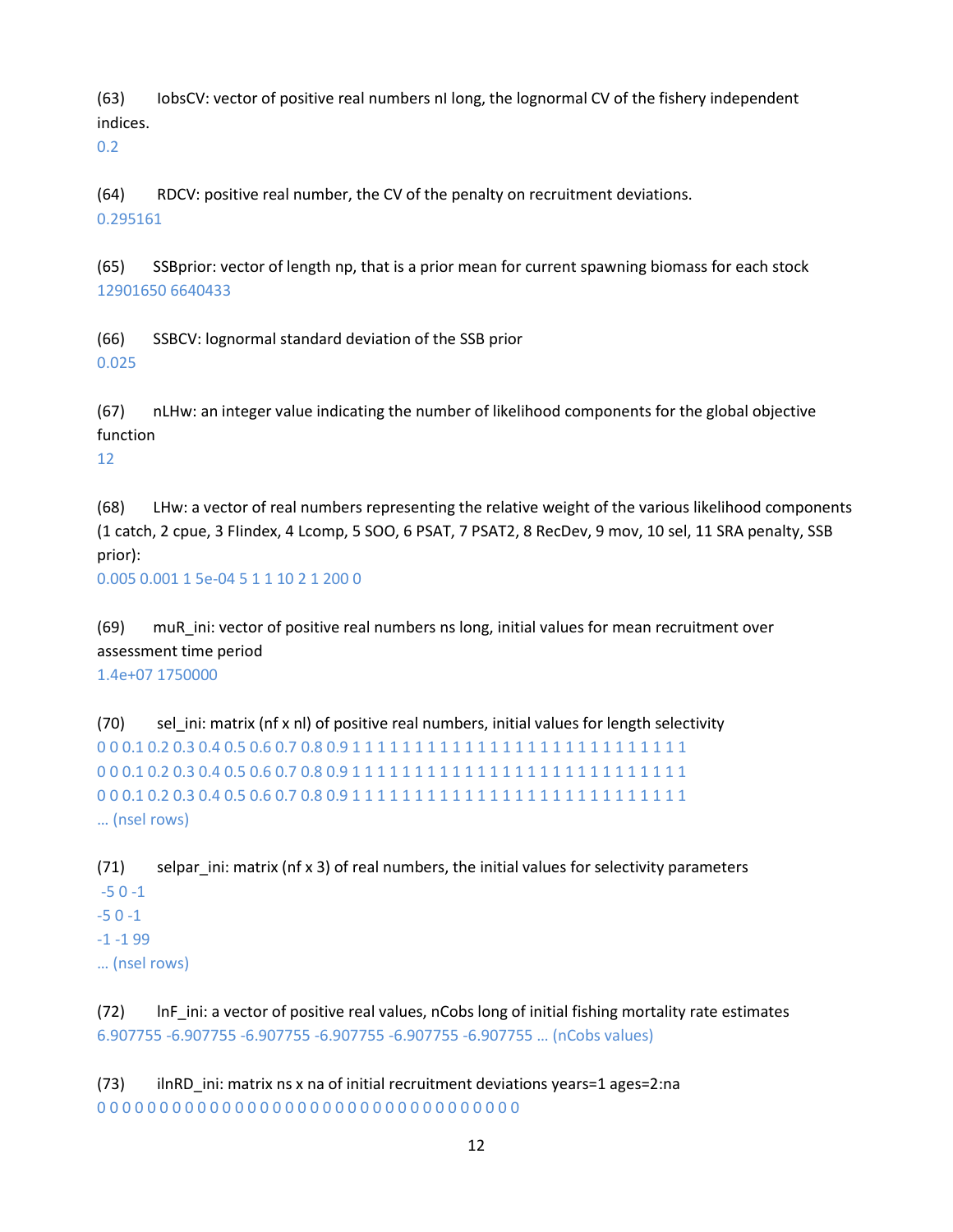#### 0 0 0 0 0 0 0 0 0 0 0 0 0 0 0 0 0 0 0 0 0 0 0 0 0 0 0 0 0 0 0 0 0 0

(74) lnRD\_ini: a matrix ns x ny of recruitment deviations after initial year 0 0 0 0 0 0 0 0 0 0 0 0 0 0 0 0 0 0 0 0 0 0 0 0 0 0 0 0 0 0 0 0 0 0 0 0 0 0 0 0 0 0 0 0 0 0 0 0 0 0 0 0 0 0 0 0 0 0 0 0 0 0 0 0 0 0 0 0 0 0 0 0 0 0 0 0 0 0 0 0 0 0 0 0 0 0 0 0 0 0 0 0 0 0 0 0 0 0 0 0 0 0 0 0 0 0 0 0 0 0

```
(75) mov ini: a 4D array of initial movement probabilities np x ns x nr (area from) x nr (area to)
0 0 0 0 0 0 0 0
```

```
0 0.1428571 0.1428571 0.1428571 0.1428571 0.1428571 0.1428571 0.1428571
0 0.1428571 0.1428571 0.1428571 0.1428571 0.1428571 0.1428571 0.1428571
0 0.1428571 0.1428571 0.1428571 0.1428571 0.1428571 0.1428571 0.1428571
0 0.1428571 0.1428571 0.1428571 0.1428571 0.1428571 0.1428571 0.1428571
0 0.1428571 0.1428571 0.1428571 0.1428571 0.1428571 0.1428571 0.1428571
0 0.1428571 0.1428571 0.1428571 0.1428571 0.1428571 0.1428571 0.1428571
… (np x ns x nr rows)
```
(76) qCPUE\_ini: vector of real values nf long that are the initial values for log catchability (used to convert partial Fs to fishing mortality rate or scale CPUE to real abundance) -4.60517 -4.60517 -4.60517 -4.60517

(77) lnqI\_ini: vector of real numbers nI long that are the initial values for fishery independent catchability  $\Omega$ 

(78) D\_ini: pass through vector (np long) of simulated (or reference) stock depletion (SSB relative to SSB0)

#### 0.213 0.368

(79) complexRD: integer switch for determining whether there should be full estimation of recruitment deviations in each year (1: yes, 0: block recruitment deviations)  $\Omega$ 

(80) complexF: integer switch for determining whether F's will be estimated for all years or whether the partial F approach will be used.

0

(81) nF: integer value the number of estimated fishing mortality rates (1 if complex  $F = 0$ ) 1

(82) debug: integer switch determining whether the model should be run with initial values (for debugging and checking calculations against simulations)(0: no debug, 1: debug)

 $\Omega$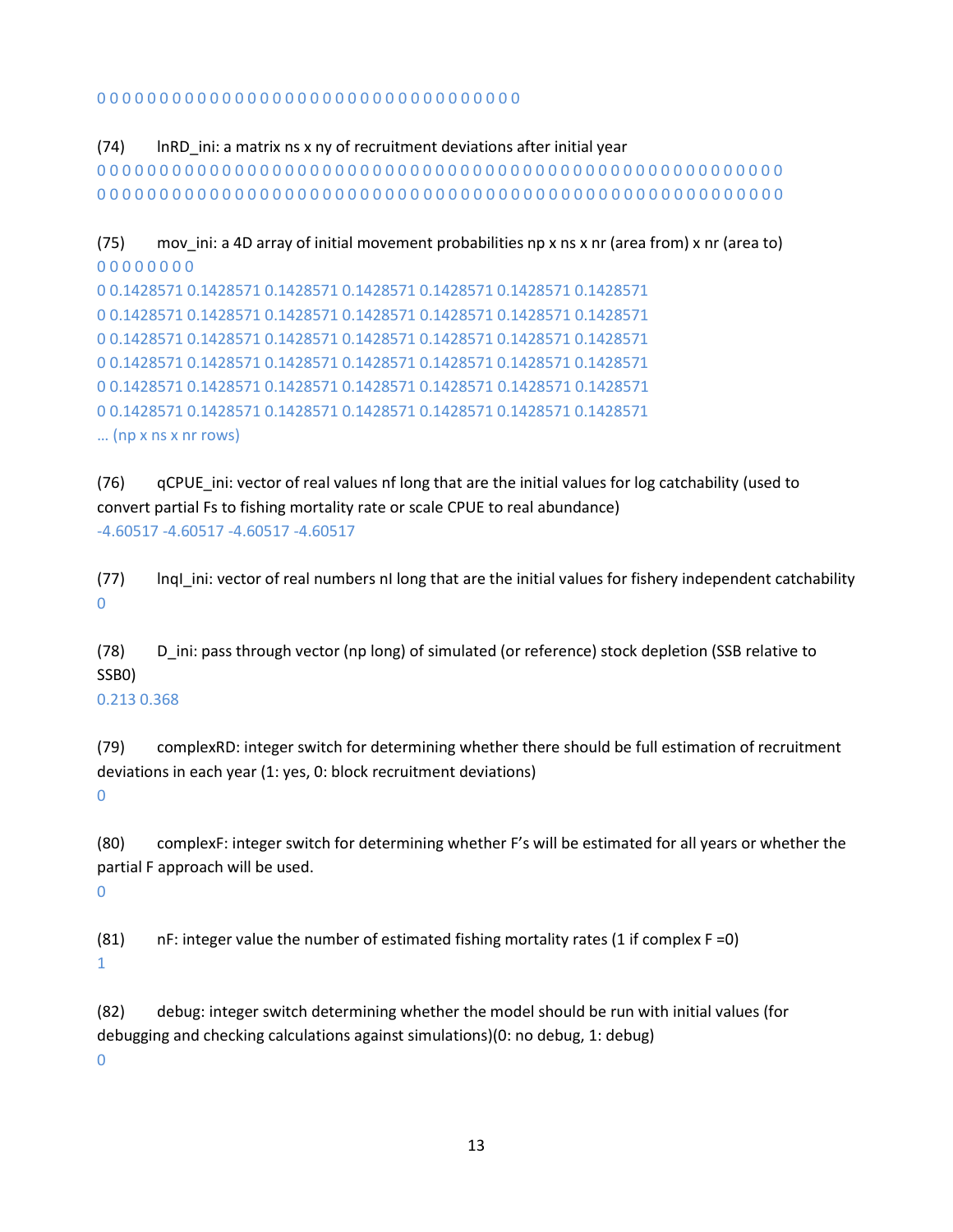(83) verbose: integer switch determining whether the model should print output to the prompt (0:no output, 1:run with printouts)

0

(84) datacheck: a value for initially checking whether the data were read in to M3 incorrectly. 991199

## <span id="page-13-0"></span>**5 Running M3**

The M3 model currently runs as a maximum-likelihood estimator only. It follows that it can be run from the command prompt:

#### C:/M3/M3

or alternatively from other software such as R (from the R console prompt):

system("C:/M3/M3.exe", wait=T, show.output.on.console = T)

## <span id="page-13-1"></span>**6 Outputting data and model estimates from M3**

The M3 model produces a number of output files, including an M3.rep report file, a maximum likelihood estimate of model parameters M3.par file and an estimated variance-covariance matrix for those parameters M3.cov.

#### <span id="page-13-2"></span>**6.1 Reading the report file**

The report file can be read from R using the R function M3read() of the ABTMSE package producing a list object with identical names to those above.

#### <span id="page-13-3"></span>**6.2 Reading the parameter and variance-covariance files**

The easiest approach to reading these files is provided here in an R function read.fit() which is adapted from code of Anders Nielson. The code operates on the M3 root directory and automatically writes the MLE parameter estimates of the M3.par file to a list position 'est' and the variance-covariance matrix to the position 'cov'. The list also contains positions for the objective function value 'nlogl' and parameter names 'names'.

```
read.fit<-function(file="C:/M3"){
  ret<-list()
  parf<-paste(file,"M3.par",sep="/")
  parfile<-as.numeric(scan(parf, what='', n=16, quiet=TRUE)[c(6,11,16)])
  ret$nopar<-as.integer(parfile[1])
  ret$nlogl<-parfile[2]
  ret$maxgrad<-parfile[3]
  cfile<-paste(file,'M3.cor', sep='/')
  lin<-readLines(cfile)
```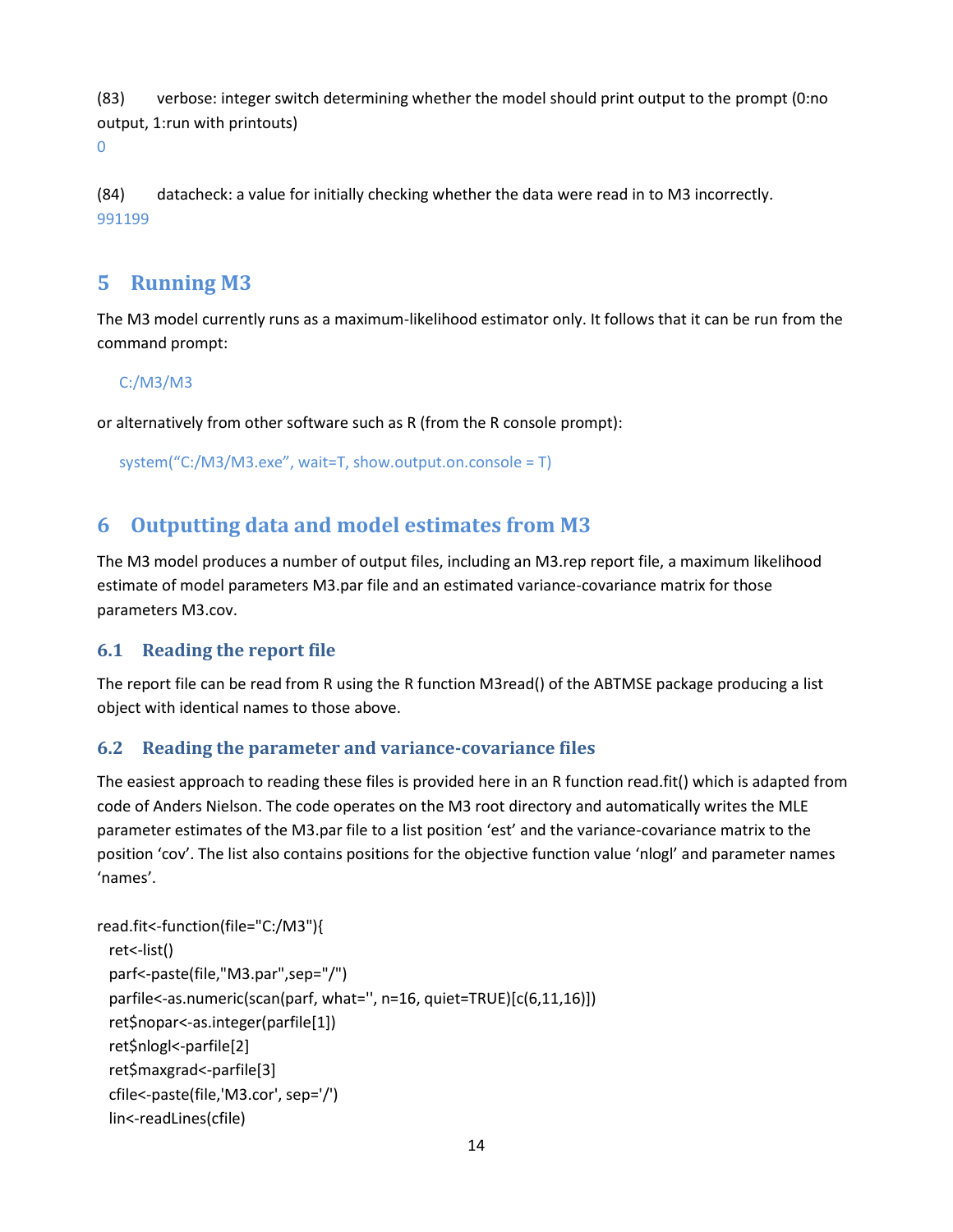```
 ret$npar<-length(lin)-2
 ret$logDetHess<-as.numeric(strsplit(lin[1], '=')[[1]][2])
 sublin<-lapply(strsplit(lin[1:ret$npar+2], ' '),function(x)x[x!=''])
 ret$names<-unlist(lapply(sublin,function(x)x[2]))
 ret$est<-as.numeric(unlist(lapply(sublin,function(x)x[3])))
 ret$std<-as.numeric(unlist(lapply(sublin,function(x)x[4])))
 ret$cor<-matrix(NA, ret$npar, ret$npar)
 corvec<-unlist(sapply(1:length(sublin), function(i)sublin[[i]][5:(4+i)]))
 ret$cor[upper.tri(ret$cor, diag=TRUE)]<-as.numeric(corvec)
 ret$cor[lower.tri(ret$cor)] <- t(ret$cor)[lower.tri(ret$cor)]
 ret$cov<-ret$cor*(ret$std%o%ret$std)
 return(ret)
```

```
}
```
<span id="page-14-0"></span>Output<-read.fit("C:/M3")

#### **7 Future additions**

Versions 1.4 may include:

- Dynamic calculation of inverse age-length key
- Fractional movement model (ie perfectly mixed just redistributes individuals with no viscosity)
- Conditional stock of origin assignment to electronic tagging observations of unknown stock of origin based on model estimated stock composition by time-area strata (what is the probability of stock 1 given this path through spatio-temporal strata?)
- A switch to calculate recruitment based on SSB in the spawning area only versus stock wide

## <span id="page-14-1"></span>**8 Appendix. Model specification**

#### <span id="page-14-2"></span>**8.1 Estimated parameters**

The majority of parameters estimated by the model relate to movement probabilities and annual recruitment deviations (Table 1). The number of estimated parameters can be reduced substantially by limiting estimation to only those movements that have been recorded or are considered credible. For example, given a quarterly time step (e.g. Jan-Mar, April-Jun etc.) and the spatial definitions of the 2015 data preparatory meeting (Anon. 2015, Figure 1), an evaluation of conventional tagging for Atlantic bluefin tuna data reveals that less than 80 parameters of the 224 possible are required to characterize all of the possible movements recorded by these tagging data.

#### <span id="page-14-3"></span>**8.2 Transition equations**

These are documented in the [trial specifications document.](https://drive.google.com/open?id=0B0HYOP0BN5RPSzJMS0RRUW9sUUU)